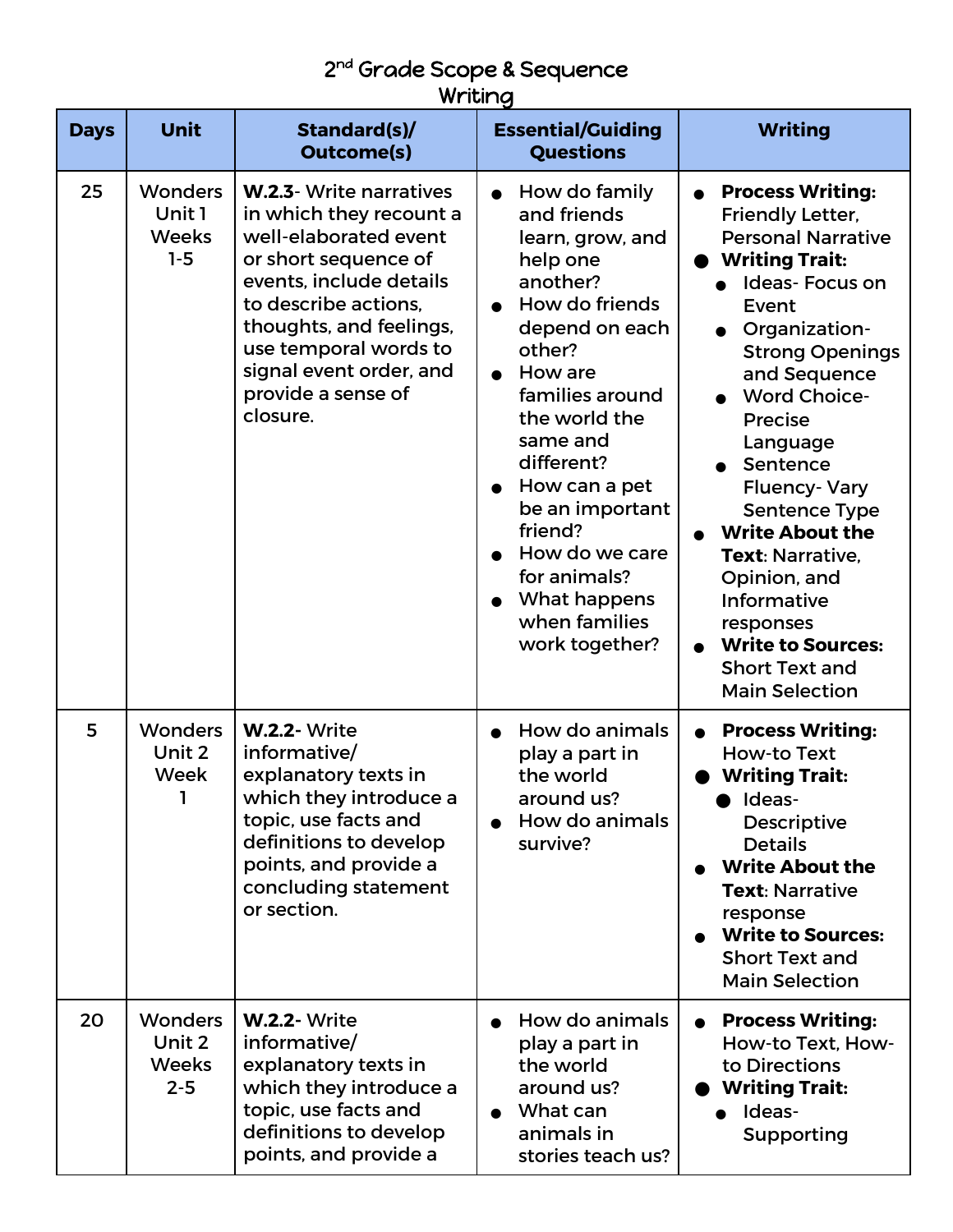|    |                                                   | concluding statement<br>or section.                                                                                                                                                                                                                                                        | What are<br>$\bullet$<br>features of<br>different animal<br>habitats?<br>How are<br>offspring like<br>their parents?<br>What do we<br>$\bullet$<br>love about<br>animals? | <b>Details</b><br>Organization-<br>Sequence<br><b>Word Choice-</b><br><b>Linking Words</b><br>and Precise<br>Language<br>Sentence<br><b>Fluency-Vary</b><br><b>Sentence Type</b><br><b>Write About the</b><br>Text: Narrative.<br>Opinion, and<br>Informative<br>responses<br><b>Write to Sources:</b><br><b>Short Text and</b><br><b>Main Selection</b>                                                                                                                            |
|----|---------------------------------------------------|--------------------------------------------------------------------------------------------------------------------------------------------------------------------------------------------------------------------------------------------------------------------------------------------|---------------------------------------------------------------------------------------------------------------------------------------------------------------------------|-------------------------------------------------------------------------------------------------------------------------------------------------------------------------------------------------------------------------------------------------------------------------------------------------------------------------------------------------------------------------------------------------------------------------------------------------------------------------------------|
| 25 | <b>Wonders</b><br>Unit 3<br><b>Weeks</b><br>$1-5$ | W.2.1.- Write opinion<br>pieces in which they<br>introduce the topic or<br>book they are writing<br>about, state an opinion,<br>supply reasons that<br>support the opinion, use<br>linking words to<br>connect opinion and<br>reasons, and provide a<br>concluding statement<br>or section | What have you<br>$\bullet$<br>learned about<br>the world that<br>surprises you?<br>How can people<br>$\bullet$<br>help out in their<br>community?                         | <b>Process Writing:</b><br><b>Opinion Letter,</b><br><b>Book Review</b><br><b>Writing Trait:</b><br>· Organization-<br>Order Ideas and<br><b>Strong</b><br><b>Conclusions</b><br><b>Word Choice-</b><br><b>Linking Words</b><br><b>Voice-Opinions</b><br>Sentence<br><b>Fluency-Vary</b><br>Sentence Length<br><b>Write About the</b><br>Text: Narrative.<br>Opinion, and<br>Informative<br>responses<br><b>Write to Sources:</b><br><b>Short Text and</b><br><b>Main Selection</b> |
| 25 | <b>Wonders</b><br>Unit 4<br><b>Weeks</b><br>$1-5$ | <b>W.2.3</b> - Write narratives<br>in which they recount a<br>well-elaborated event<br>or short sequence of<br>events, include details<br>to describe actions,<br>thoughts, and feelings,                                                                                                  | What makes<br>$\bullet$<br>different parts of<br>the world<br>different?<br>How does the<br>Earth change?<br>How are kids                                                 | <b>Process Writing:</b><br>$\bullet$<br><b>Fictional Narrative.</b><br>Poem<br><b>Writing Trait:</b><br><b>Ideas-Focus on</b><br>a Topic and<br>Develop                                                                                                                                                                                                                                                                                                                             |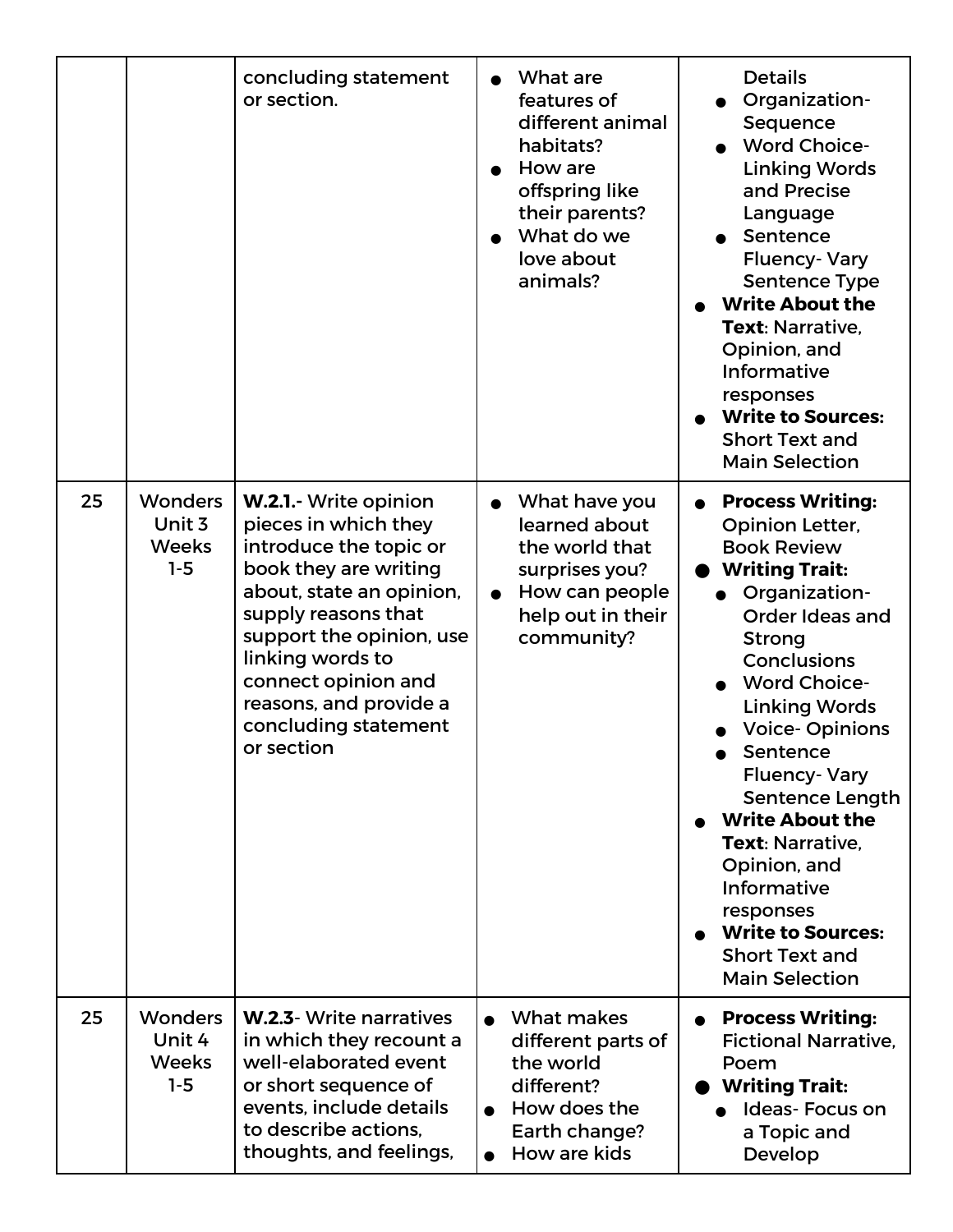|    |                                                     | use temporal words to<br>signal event order, and<br>provide a sense of<br>closure.                                                                                                                      | around the<br>world different?<br>How can we<br>$\bullet$<br>understand<br>nature?<br>What excites us<br>about nature?                                | Character<br><b>Voice-Show</b><br>Feelings<br><b>Word Choice-</b><br><b>Time Order</b><br>Words and<br><b>Sensory Words</b><br><b>Write About the</b><br>Text: Narrative,<br>Opinion, and<br>Informative<br>responses<br><b>Write to Sources:</b><br><b>Short Text and</b><br><b>Main Selection</b>                                                                                                                                                                                  |
|----|-----------------------------------------------------|---------------------------------------------------------------------------------------------------------------------------------------------------------------------------------------------------------|-------------------------------------------------------------------------------------------------------------------------------------------------------|--------------------------------------------------------------------------------------------------------------------------------------------------------------------------------------------------------------------------------------------------------------------------------------------------------------------------------------------------------------------------------------------------------------------------------------------------------------------------------------|
| 20 | <b>Wonders</b><br>Unit 5<br><b>Weeks</b><br>$1 - 4$ | <b>W.2.2- Write</b><br>informative/<br>explanatory texts in<br>which they introduce a<br>topic, use facts and<br>definitions to develop<br>points, and provide a<br>concluding statement<br>or section. | What do good<br>citizens do?<br>How do people<br>$\bullet$<br>get along?<br>What do heroes<br>do?<br>How can we<br>$\bullet$<br>protect the<br>Earth? | <b>Process Writing:</b><br>$\bullet$<br><b>Explanatory Text,</b><br>Compare/Contrast<br>Writing<br><b>Writing Trait:</b><br>Ideas-<br><b>Descriptive</b><br><b>Details</b><br>Organization-<br>Sequence<br><b>Word Choice-</b><br><b>Linking Words</b><br>Sentence<br><b>Fluency-Vary</b><br>Sentence Length<br><b>Write About the</b><br>Text: Narrative,<br>Opinion, and<br>Informative<br>responses<br><b>Write to Sources:</b><br><b>Short Text and</b><br><b>Main Selection</b> |
| 5  | <b>Wonders</b><br>Unit 5<br>Week 5                  | <b>W.2.2- Write</b><br>informative/<br>explanatory texts in<br>which they introduce a<br>topic, use facts and<br>definitions to develop<br>points, and provide a<br>concluding statement<br>or section. | Why are rules<br>important?                                                                                                                           | <b>Process Writing:</b><br>$\bullet$<br><b>Compare/Contrast</b><br>Writing<br><b>Writing Trait:</b><br><b>Voice-Formal vs</b><br>Informal<br><b>Write About the</b><br>Text: Informative<br>response                                                                                                                                                                                                                                                                                 |